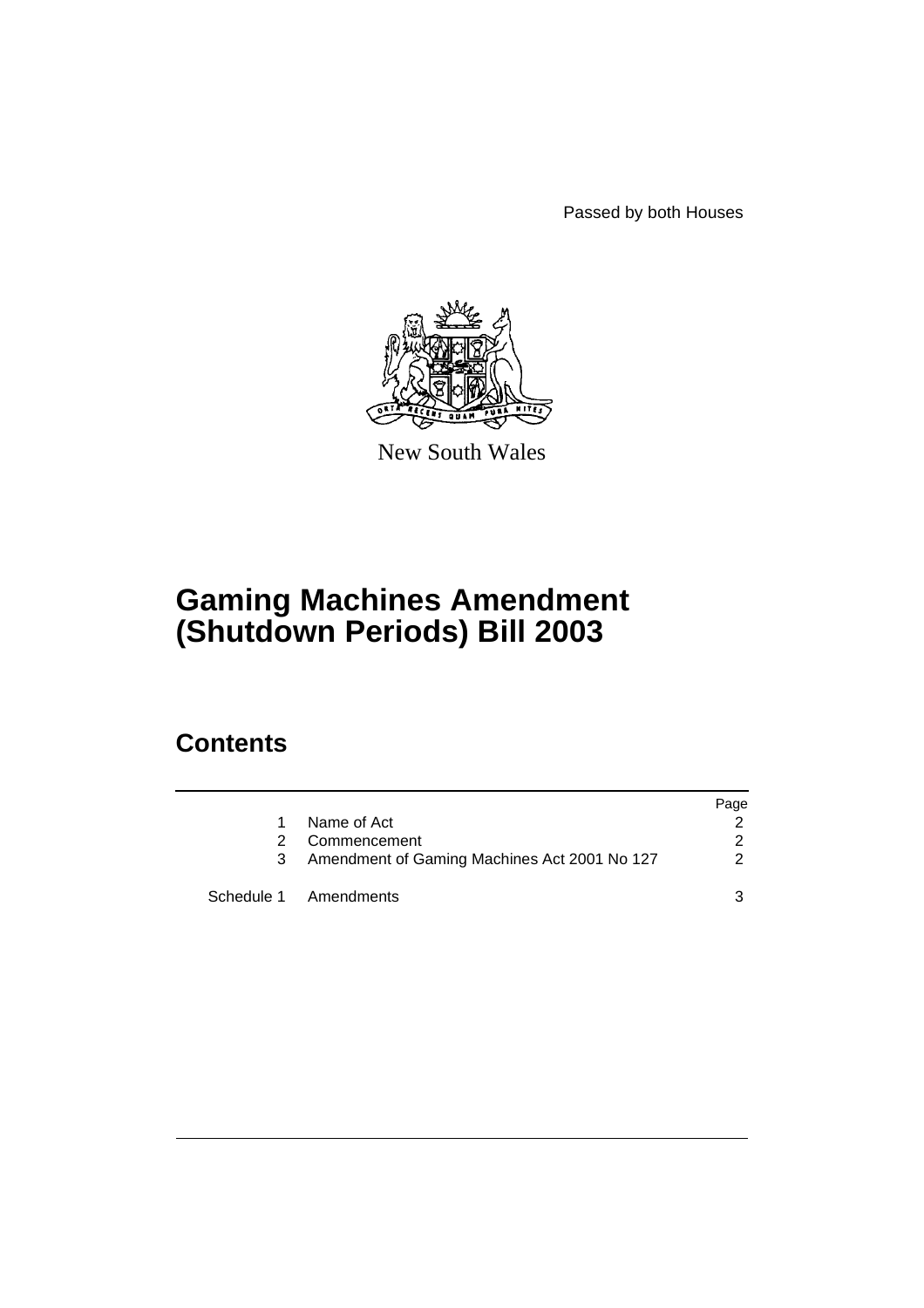*I certify that this PUBLIC BILL, which originated in the LEGISLATIVE ASSEMBLY, has finally passed the LEGISLATIVE COUNCIL and the LEGISLATIVE ASSEMBLY of NEW SOUTH WALES.*

> *Clerk of the Legislative Assembly. Legislative Assembly, Sydney, , 2003*



New South Wales

## **Gaming Machines Amendment (Shutdown Periods) Bill 2003**

Act No , 2003

An Act to amend the *Gaming Machines Act 2001* to make further provision with respect to the requirement to shut down gaming machines in hotels and registered clubs for certain periods.

*I have examined this Bill, and find it to correspond in all respects with the Bill as finally passed by both Houses.*

*Chairman of Committees of the Legislative Assembly.*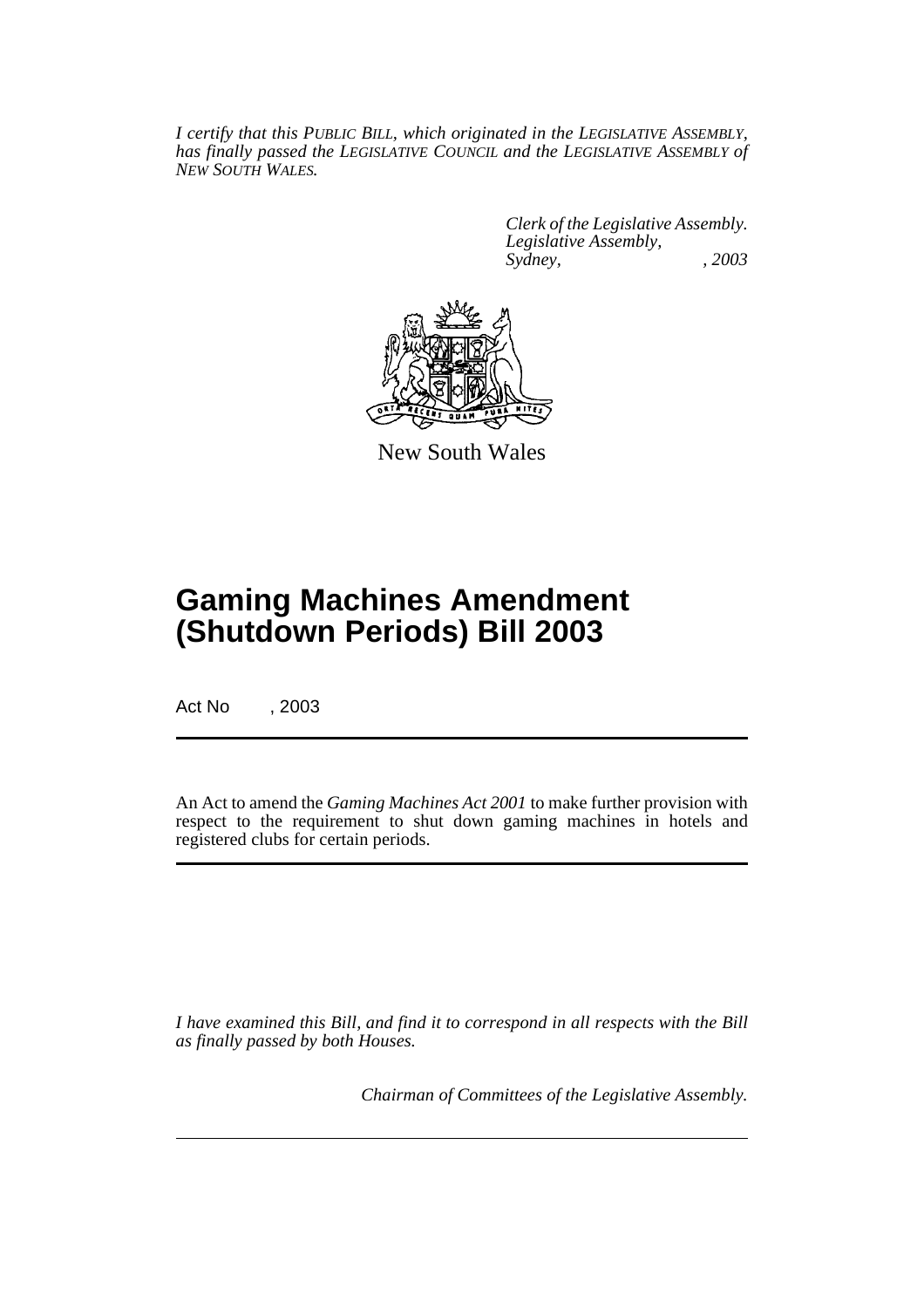#### <span id="page-2-0"></span>**The Legislature of New South Wales enacts:**

#### **1 Name of Act**

This Act is the *Gaming Machines Amendment (Shutdown Periods) Act 2003*.

#### <span id="page-2-1"></span>**2 Commencement**

This Act commences on a day or days to be appointed by proclamation.

#### <span id="page-2-2"></span>**3 Amendment of Gaming Machines Act 2001 No 127**

The *Gaming Machines Act 2001* is amended as set out in Schedule 1.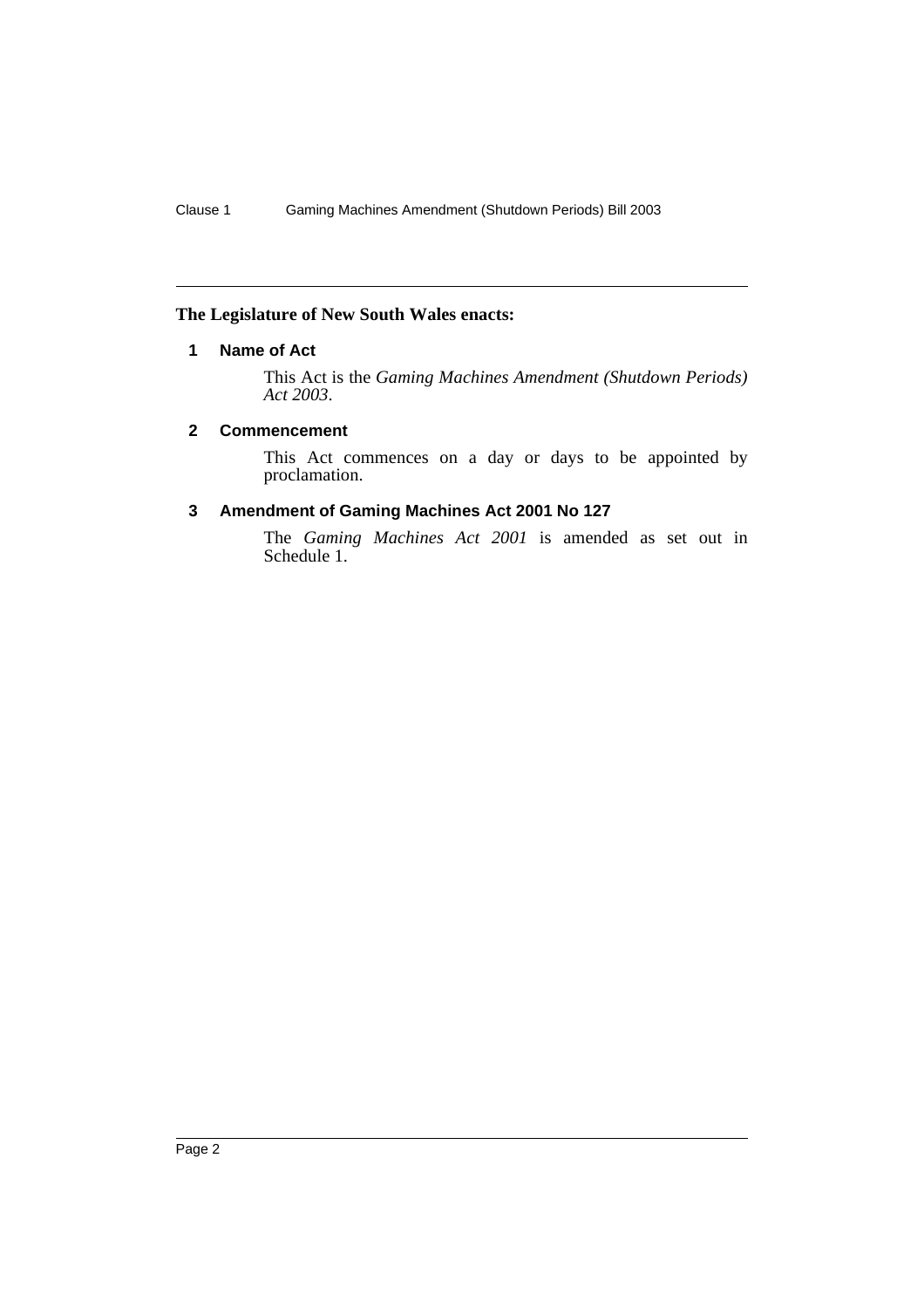Gaming Machines Amendment (Shutdown Periods) Bill 2003

Amendments **Schedule 1** and the set of the set of the set of the set of the set of the set of the set of the set of the set of the set of the set of the set of the set of the set of the set of the set of the set of the set

## <span id="page-3-0"></span>**Schedule 1 Amendments**

(Section 3)

## **[1] Section 39 General 6-hour shutdown period after 1 May 2003**

Insert ", 40A" after "40" in section 39 (2).

### **[2] Section 40 Approval of 3-hour shutdown period on weekends and public holidays**

Omit "a shutdown period of between 6 am and 9 am on each day occurring on or after 1 May  $2003$ " from section 40 (1).

Insert instead ", with effect on and from 1 May 2003 or from any time after that date, a shutdown period of between 6 am and 9 am on each day".

## **[3] Section 40 (3)**

Omit "the Board is satisfied".

## **[4] Section 40 (3) (a)**

Omit the paragraph. Insert instead:

(a) the Board has taken into consideration such guidelines as may be approved by the Minister for the purposes of this section, and

## **[5] Section 40 (3) (b)**

Insert "the Board is satisfied" before "that".

## **[6] Section 40 (4)**

Omit the subsection.

## **[7] Section 40A**

Insert after section 40:

### **40A Approval of limited shutdown period on hardship grounds**

(1) The Board may, on application by a hotelier or registered club, approve of the hotel or club having a shutdown period of between 6 am and 9 am on each day of the week (*the limited shutdown period*).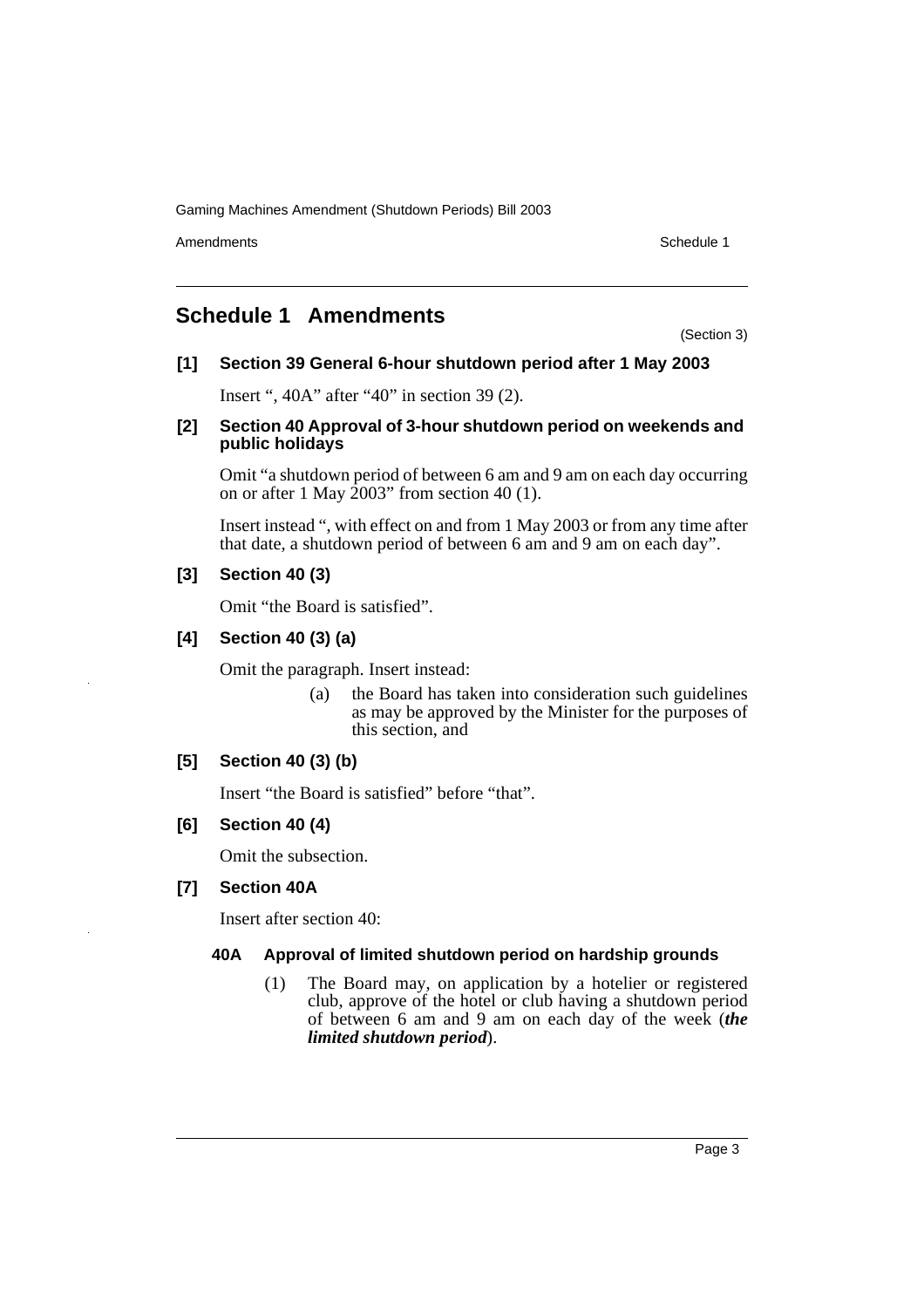Gaming Machines Amendment (Shutdown Periods) Bill 2003

Schedule 1 Amendments

(2) If the limited shutdown period is approved for the time being in respect of a hotel or registered club, the hotelier or club must ensure that each approved gaming machine that is kept in the hotel or club is not operated for the purposes of gambling during the limited shutdown period.

Maximum penalty: 100 penalty units.

(3) The Board's approval of a hotel or registered club having the limited shutdown period may be given only if the Board is satisfied that the hotel or club will suffer hardship to the extent specified in the guidelines approved by the Minister for the purposes of this section if its approval is not given.

#### **[8] Section 41 Approval of different shutdown periods for "early openers"**

Omit section 41 (2) (b). Insert instead:

- (b) with effect on and from 1 May 2003 or from any time after that date:
	- (i) a different 6-hour shutdown period to the general 6-hour shutdown period referred to in section 39, or
	- (ii) a different 3-hour shutdown period on Saturdays, Sundays and public holidays to the 3-hour shutdown period referred to in section 40, or
	- (iii) a different 3-hour shutdown period to the limited shutdown period referred to in section 40A.

### **[9] Section 41 (6)**

Omit the subsection.

#### **[10] Section 42 General provisions**

Insert after section 42 (2):

- (3) An approval by the Board under this Division:
	- (a) is to be in writing, and
	- (b) is subject to such conditions as the Board thinks fit to impose, and
	- (c) may be revoked at any time by the Board for such reasons as the Board thinks fit.